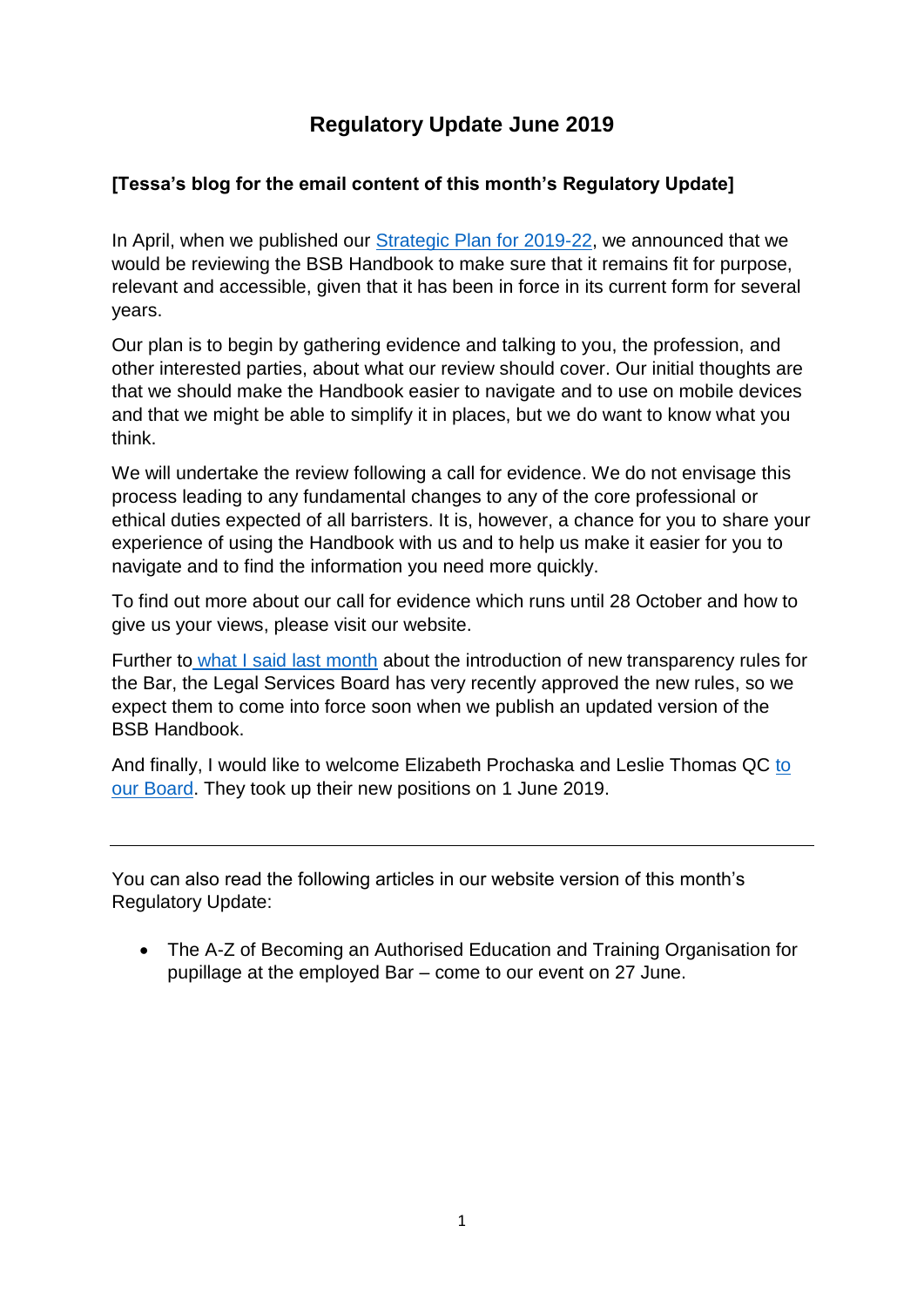## **[RU articles to appear only on the website – ie not in the email]**

#### **Call for evidence to help improve BSB Handbook**

We are calling for evidence to help us scope a planned review of the BSB Handbook.

This follows our announcement within our [Strategic Plan for 2019-22](https://www.barstandardsboard.org.uk/media/1982191/bsb_strategic_plan_2019-22.pdf) that we would be reviewing the Handbook to make sure that it remains fit for purpose, relevant and accessible given that it has been in force in its current form for several years.

We are asking you to share your experience of using the Handbook with us. We are seeking views on matters such as:

- what the review should, and should not, cover including matters of substance and/or structure;
- what difficulties do people have engaging with the current Handbook?; and
- what positive aspects of the Handbook should we retain?

We plan to consider the evidence we receive before deciding the scope of our review, and then undertaking the review itself after that.

We do not envisage the review leading to any fundamental changes to the core ethical and professional duties expected of all barristers. It is, however, a chance for you to tell us what you think of the current Handbook and to help us identify where it might be possible to simplify it.

This call for evidence runs until **28 October** and anyone wishing to contribute, or to request further information, should please email [ProfessionalStandards@barstandardsboard.org.uk.](mailto:ProfessionalStandards@barstandardsboard.org.uk)

The current (4<sup>th</sup>) edition of the Handbook contains most of our regulations and guidance in one place and is approximately 250 pages long. Approximately 90 pages concern barristers' ethical duties and permitted scope of practice, 80 pages concern enforcement, 35 pages cover qualification and authorisation, and a similar number are used for the introduction and definitions.

With regard to your ethical duties, the Core Duties in the Handbook define the core elements of professional conduct, and compliance with them is mandatory. The rules are intended to supplement the Core Duties where a Core Duty alone is considered insufficient to address the perceived risk. (The outcomes, while not mandatory, put the rules into context and help you to determine how they should act if a specific situation is not covered by the rules.) Our general approach has been to express all requirements that are genuinely mandatory as rules, and provide further information, or examples of behaviour that would breach rules, in guidance.